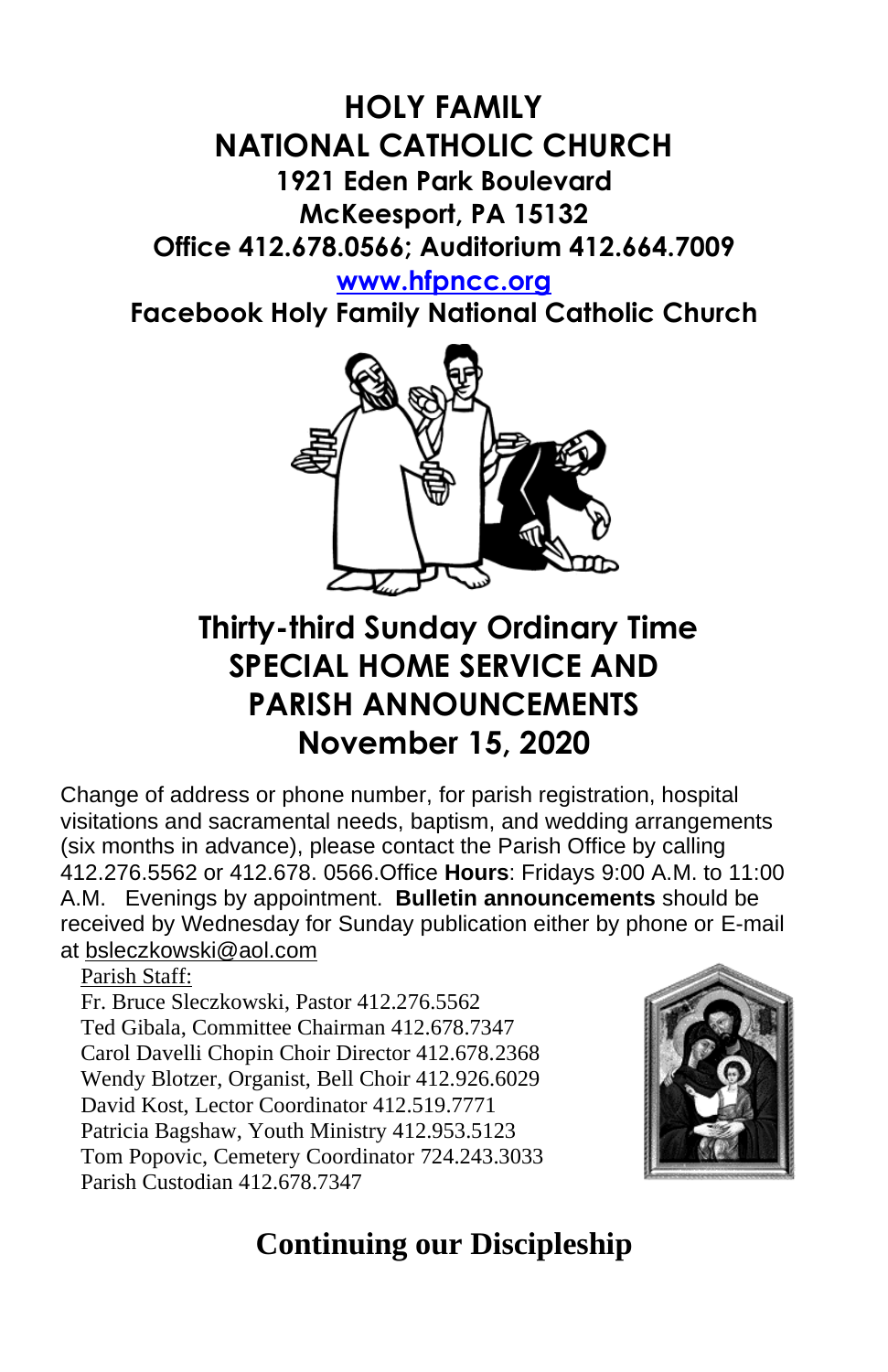**This Week Sunday, November 15, 2020 33 Ordinary Time Holy Mass 9:00 A.M. + Rhonda Vogel** Int Mrs. Frances Palko **+ Edward Adamek** Int. Ray & Barbara Kostovny

**Thursday, November 19, 2020** Parish Council Meeting 7:00 P.M.

**Sunday, November 22, 2020 Christ the King Holy Mass 9:00 A.M.**

## **Blessed are those who hear the Word of God and observe it Luke 11:28**

### **Future Direction's Community Services**

Once again, we will be collecting winter clothing for a Homeless Shelter in the area. Please bring the used clothing on Sunday morning. David Kost will be coordinating this year's clothing drive. Coats are especially needed. All clothing should be cleaned and in good condition

A table is set up with blue and pink angels for Christmas gifts for the Center for Victims children and for Salvation Army's Treasure for Children. Ashley Griffiths will coordinate for the Center for Victims and Rosemary Pociask will coordinate for the Treasure's for Children. All gifts are to be returned unwrapped by December 8th and monetary gifts can also be given towards purchase of gifts.

Your support through the years have been greatly appreciated and let us bring joy to a child's Christmas this year.

## **Thanksgiving Mass Vigil**

A Mass of Thanksgiving will be celebrated on Wednesday, November  $25<sup>th</sup>$  at 7:00 P.M. on the eve of Thanksgiving Day as is the tradition of our parish. Let us all come to the Altar of God in Thanksgiving.

**PNU New Annuity Program**

Enrollment Period October 1, 2020-December 31, 2020